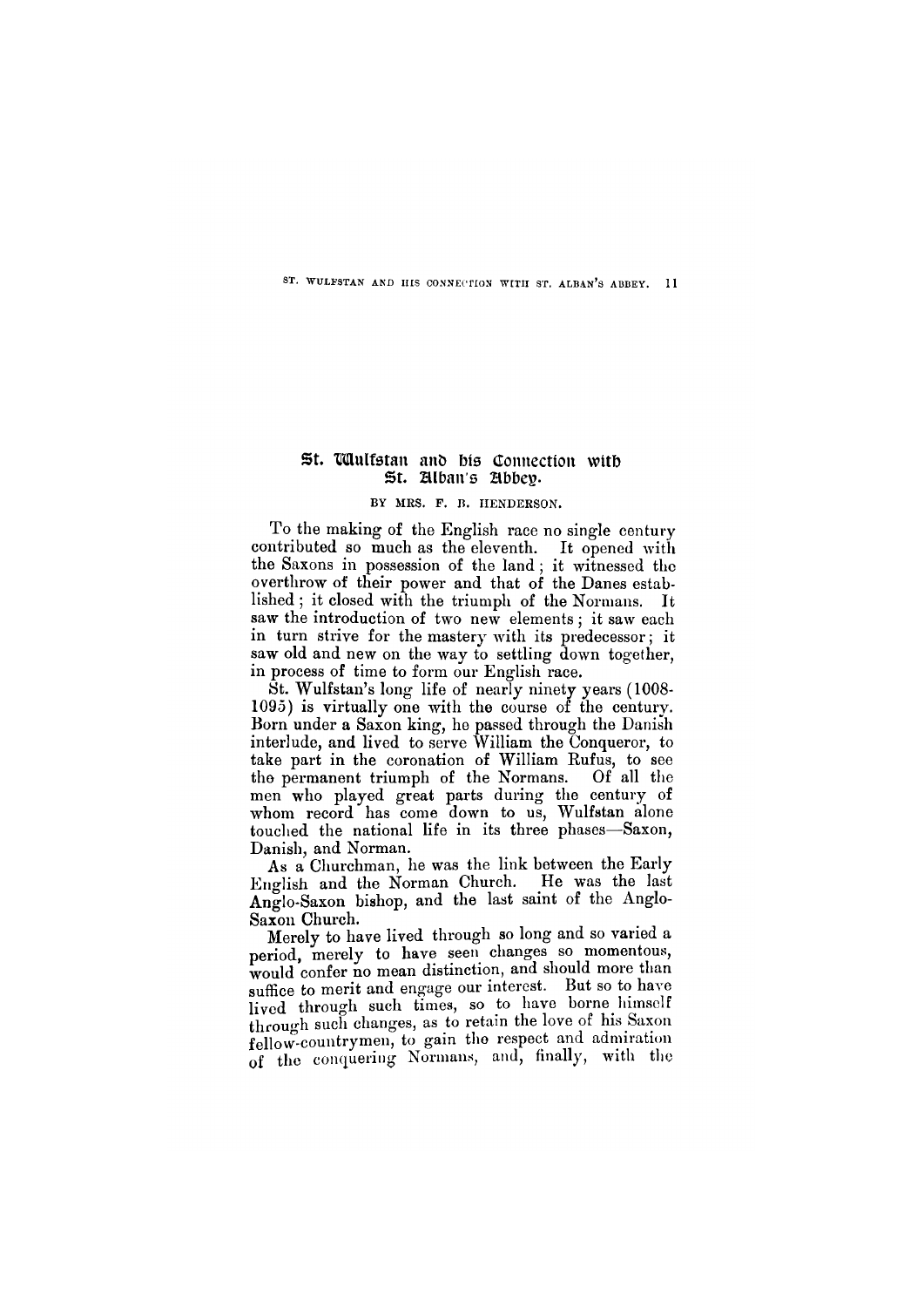#### 12 TRANSACTIONS.

applauding assent of all, to be awarded a place among the saints of their common Church, is to achieve a distinction so far beyond the opportunity and beyond the reach of ordinary men as at once to arrest our attention and compel our interest.

That this distinction was Wulfstan's, I am fully persuaded; and I have ventured to write this paper, not in the expectation of presenting what should pretend to be an adequate portrayal of such a character and career (for at this distance of time, and with the merely fragmentary records that have come to us that would be vain) but in the humbler hope of winning, in some degree, your appreciation of the greatness of his life and work, and your love for the man himself.

The story of his life may be taken as falling, fairly naturally, into two parts: before, and after, 1062, the date of his appointment to the see of Worcester—not that the mere becoming a Bishop made any difference to the man, but that the position naturally widened the sphere of his work and influence. Before that year he was leading the restricted life of a monk, the helper of his brethren in spiritual things, the friend and consoler of the poor in their daily struggle. After it, he was the trusted friend and adviser of princes and prelates, and through his influence with them a powerful factor in determining the issues of the national life. In the later period the benignant light of his gracious character shone no less brightly or steadily than in the earlier, but it carried further.

It is impossible, in making such a division in the story of a man's life, to avoid altogether a certain arbitrariness. Wulfstan's influential friendships did not, of course, spring up in a day on his becoming a bishop. But, this understood, the arrangement is in the main as true as it certainly is convenient, and I shall therefore follow it, adding, at the close, a few notes on his relations with St. Albans.

In 991, Oswald, Bishop of Worcester, granted a manse and some property at Long Itchington in Warwickshire, belonging to the see, to his man Elstan. Elstan's wife was Wulfgeva, and in 1008 she bore him a son, whose name, Wulfstan, was a combination of theirs.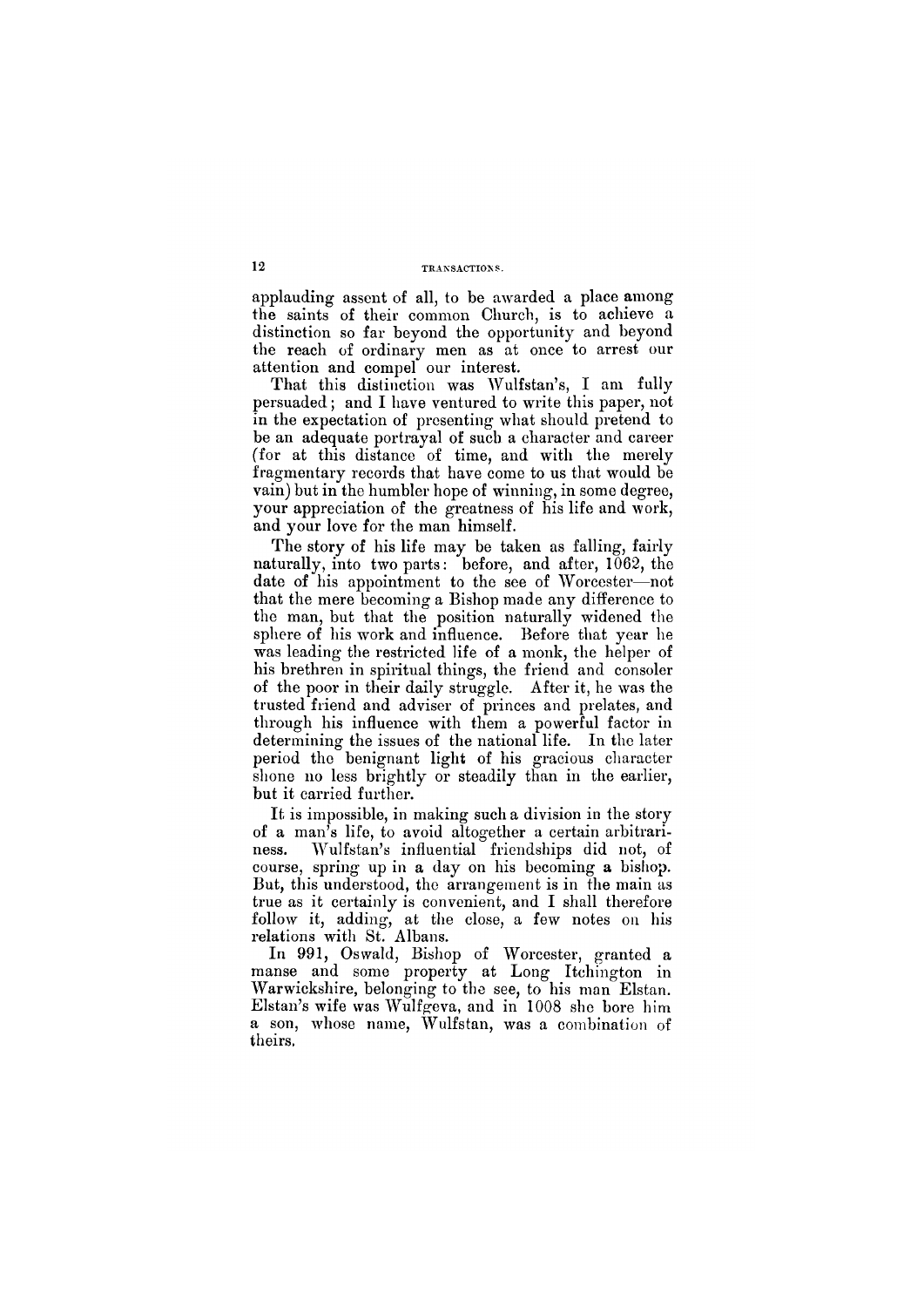Aelfric, seventh Abbot of St. Alban's Monastery and afterwards Archbishop of Canterbury, who died in 1023, has left behind him a Latin and Saxon Dialogue. This was probably written for Peterborough School, so that from it, too, Wulfstan may have gained some knowledge of Latin. It gives us some curious glimpses of the life in the Monastery Schools. The following extract from it is taken from Thorpe's Analecta : $-$ "The master asks, ' Hast thou been flogged to-day ? ' ' No,' replies the boy, ' for I have behaved myself warily.' But he will not answer for his companions. 'Why do you ask me? I must not tell our secrets. Each one knows whether he was whipt or not.' (Evidently the schoolboy code of honour is of old standing !)  $\langle$  Who wakens you to nightsong?' asks the master. <sup>1</sup> Sometimes I hear the knell and rise ; sometimes the master wakes me roughly with his rod."

#### ST. WULFSTAN AND HIS CONNECTION WITH ST. ALBAN'S ABBEY. 13

He was educated at Evesham, and, later, at Peterborough, the monastery of which had at the time the most famous School in England. Here he received all that an Anglo-Saxon School could give. He was inured to hardness and self-control, taught to rise early and to bind and illuminate books. Latin he may have learnt through conning the pages of the Psalters which were produced in the Abbey scriptorium.

By mutual consent Wulfstan's parents, in their old age, took monastic vows. After the father's death, the boy was persuaded by his mother to leave the world, and in the monastery at Worcester, where his father had served God, Wulfstan received the habit and order of a monk. He entered the service of Brihtege, Bishop of Worcester, by whom in 1033 he was ordained priest. His biographer, William of Malmesbury, speaks of him as rising through the various offices—master of the novices, precentor and treasurer of the Church, and finally, in 1038, prior. It will be remembered that in a Cathedral Monastery like that of Worcester the Bishop was Abbot, and that the Prior therefore was the immediate head of the Society.

When entrusted with the custody of the Church, he was constantly there, spending days and nights before the altar. Every day he visited the eighteen altars in the old church, bowing seven times before each.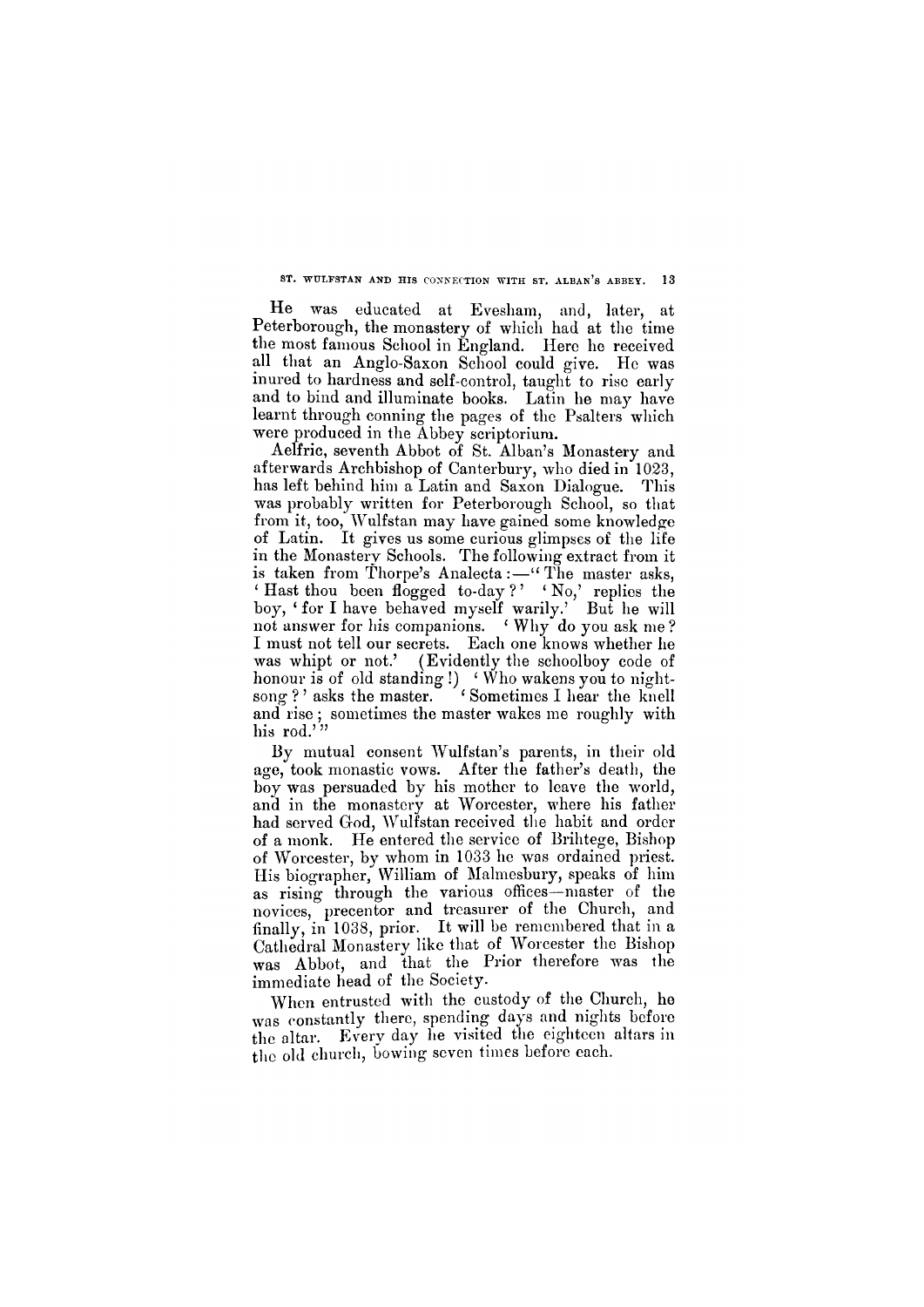# **14 TRANSACTIONS.**

Dr. Thomas, in his "Survey of Worcester Cathedral," written in 1736, says: "In these exercises he continued a whole day and night together; once, it is said, for four days and nights together, whereby he incurred such clanger that had he not hastened, by sleep, to refresh nature, he would have died; and, when nature enforced him to take some repose, he laid not himself down on a couch or soft bed, but on some bench or form in the church, and made the book he read the pillow on which to lay his head."

One striking practice of his shows that even in his discipline of others he was unsparing of himself. If one of the brothers was absent from the midnight service, Wulfstan would take no notice of it at the time ; but when the others had left the church and returned to their beds, he would quietly go and wake the absentee, return with him to the church, and make him go through the appointed office, himself staying with him and making the responses.

But this constant service of God in His temple by no means precluded him from serving his fellow-men. We read of him sitting for hours at the church-door, hearing and settling disputes, and helping those who were in need. He also travelled much about the country careful, in each village he came to, first to "salute the Church"—baptizing the children of the poor, who at that time were often refused free baptism by the secular clergy.

When Prior, too, he preached to the people—a muchneglected work in that age. Wulfstan's view of his duty in the matter is shown in his reply to a monk who protested that it was the office of a *Bishop* to preach and that of a *monk* to keep silence : " My brother, the word of God is not bound."

From the character of the man, and bearing in mind that he thought that the English people were, in the incursions of the Danes, being punished by God for their sins, we can well believe that the description William of Malmesbury gives of his preaching is no more than true. " His words," he tells us, " his words, as he uttered them to the people from on high in his pulpit, seemed to be the voice of thunder issuing from the shrine of a prophet or evangelist: they lightened like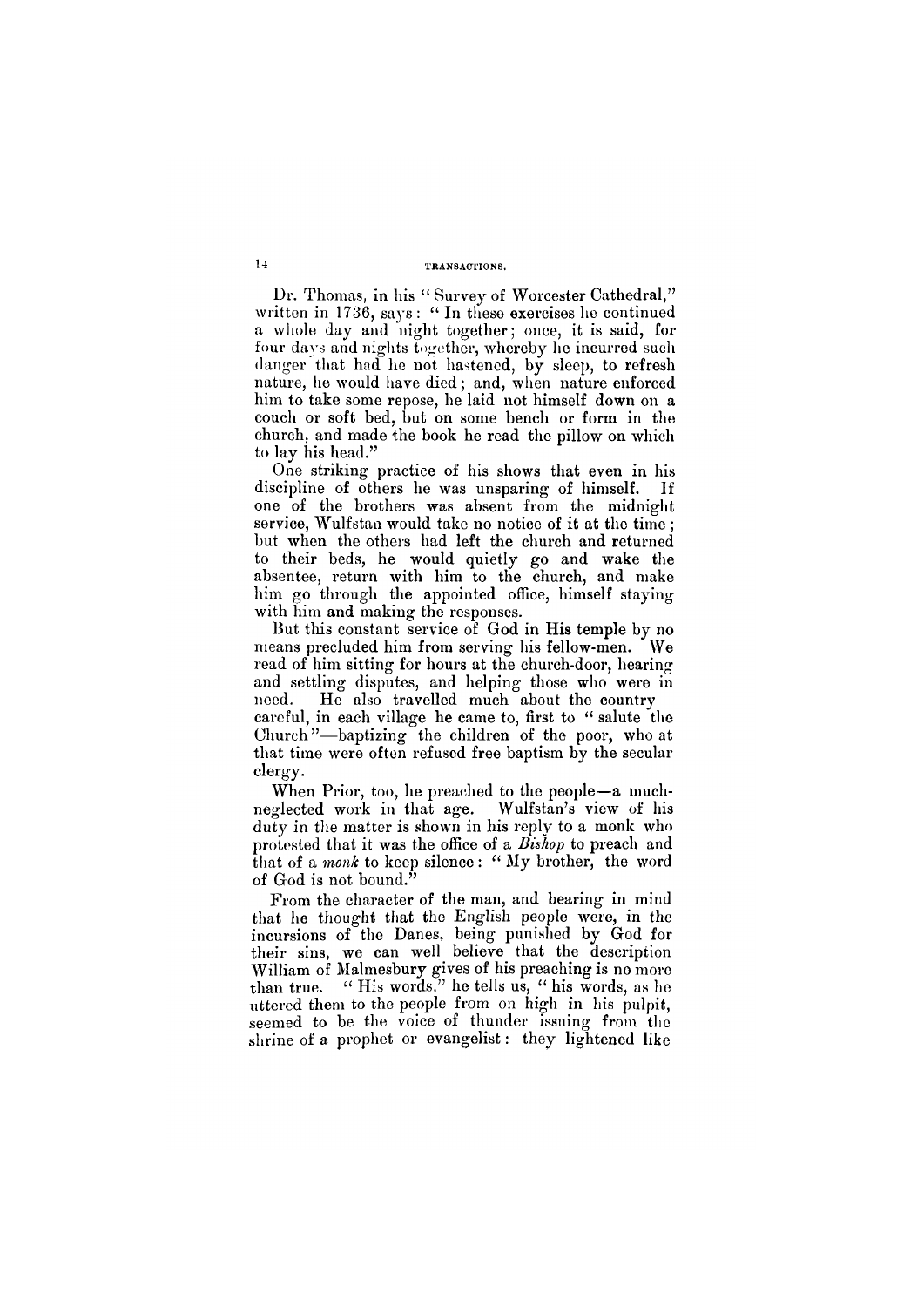bolts upon the wicked: they fell like showers upon the elect."

One delightful story I must not omit. The incident probably occurred during this part of his life, and may therefore best be told here. One day, it is said, as he was celebrating mass at the altar, the savoury odour of roast goose so interfered with his devotions that he, " not being able to conquer it, by reason he was hungry," and being filled with shame in consequence, vowed never again to eat that particular meat! This, doubtless, is the foundation of the tradition that he was a vegetarian.

Thus from story and tradition we are able to form a picture of the man as he was in his daily life during these quiet, somewhat uneventful years—little known probably beyond Worcester and its neighbourhood, a man plain and homely, earnest in devotion, his life lying not so much in the silent cloister as in the market place and village, among the poor and the despised. He had learned the secret which the church at large took so long to learn, that (as an American writer puts it) "God is not more easily found in solitude than in the stress of daily life ; that the soul makes her own peace quite as often in the strife of cities as in the loneliness of woods; that in loving, and doing, and suffering it is possible to be closer to the Divinity than in simple meditation."

St. Gregory said of St. Benedict that he was " learnedly ignorant and wisely unlettered," and I do not think we could get a better description of St. Wulfstan. You will, I am sure, feel the full force of the truth of its application to him when we come later to a dramatic episode, the most dramatic, indeed, in his career, in the course of his relations with the Normans.

We cannot wonder that his sincere, simple goodness, joined to his great tact in dealing with men, gradually won for Wulfstan the friendship of nearly all the leading men of his time. His position, later, as Bishop, naturally gave greater opportunity for such friendships, but one of the closest and most notable of them all, that with Harold, Earl Godwin's son, the ill-fated King Harold of the battle of Hastings, belongs to this earlier period. With this man, eloquent in speech, wise in

**s t . wulfsta n an d hi s connectio n wit h st . alban' s abbey . 15**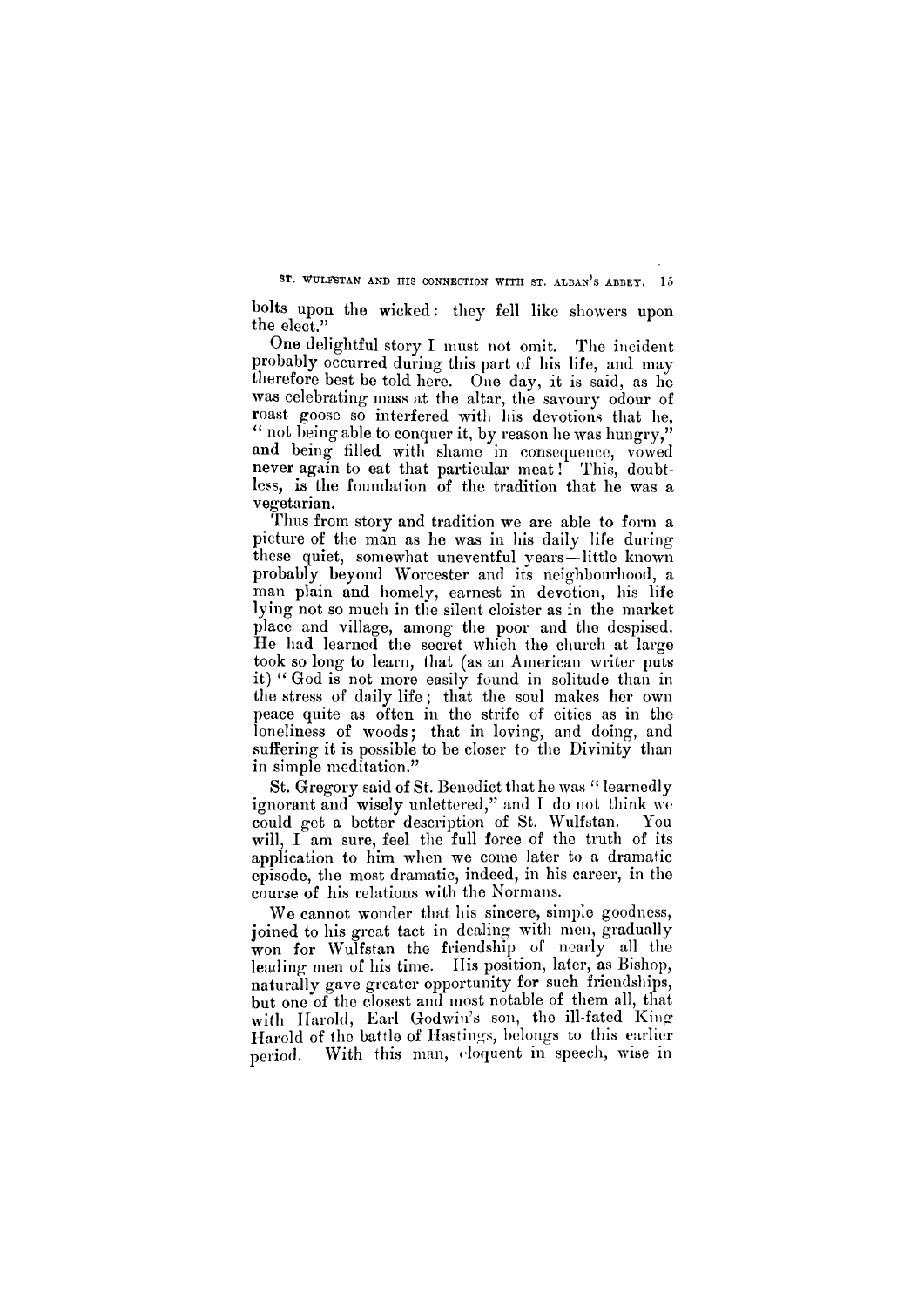council, having a perfect knowledge of the laws of the land, a fitting leader for the English people, devoted heart and soul to the service of his country and loyal to her wayward and half foreign King, Edward the Confessor, Wulfstan seems to have been in perfect sympathy. As for Harold, he would at any time travel thirty miles out of his way that he might receive the benefit of the saint's exhortations and prayers, and Wulfstan repaid his devotion by loyal and vigorous service in the day of need.

After Harold's accession, in 1066, when he had difficult and delicate work to perform in settling the northern earldoms, Wulfstan accompanied him, and William of Malmesbury attributes the credit of the expedition to the saintliness of the Bishop. On this journey, as on all, we can picture him, with his book open on the pommel of his saddle, chanting with his monks, as they travelled slowly north, the psalms, the litanies and the office for the dead. Often, we learn, he would say over and over to himself the verses of which he was specially fond—" prayer verses " he called them and we feel instinctively that Dr. Thomas's description of him must be true:—"Standing, lying down, or sitting, always in his mouth a psalm, and always in his heart his Saviour." On this note, and none could be more fitting, I close this brief record of the earlier part of his life.

In order to understand fully the unique position in the national life that Wulfstan held from this point onward, we must try to trace from its beginning the Norman influence in ecclesiastical affairs. Of this influence the true starting-point is the accession of Edward the Confessor, in 1043. It was not, it is true, till 1066 that the military triumph determined which race should rule England, but the struggle for supremacy between the English and the Normans between the foreigner and the native—had really been going on all these twenty-three years.

Edward the Confessor, son of Ethelred the Unready and Emma of Normandy, had spent most of his life in his mother's country, and, though England might be the land of his duty, Normandy held his affections.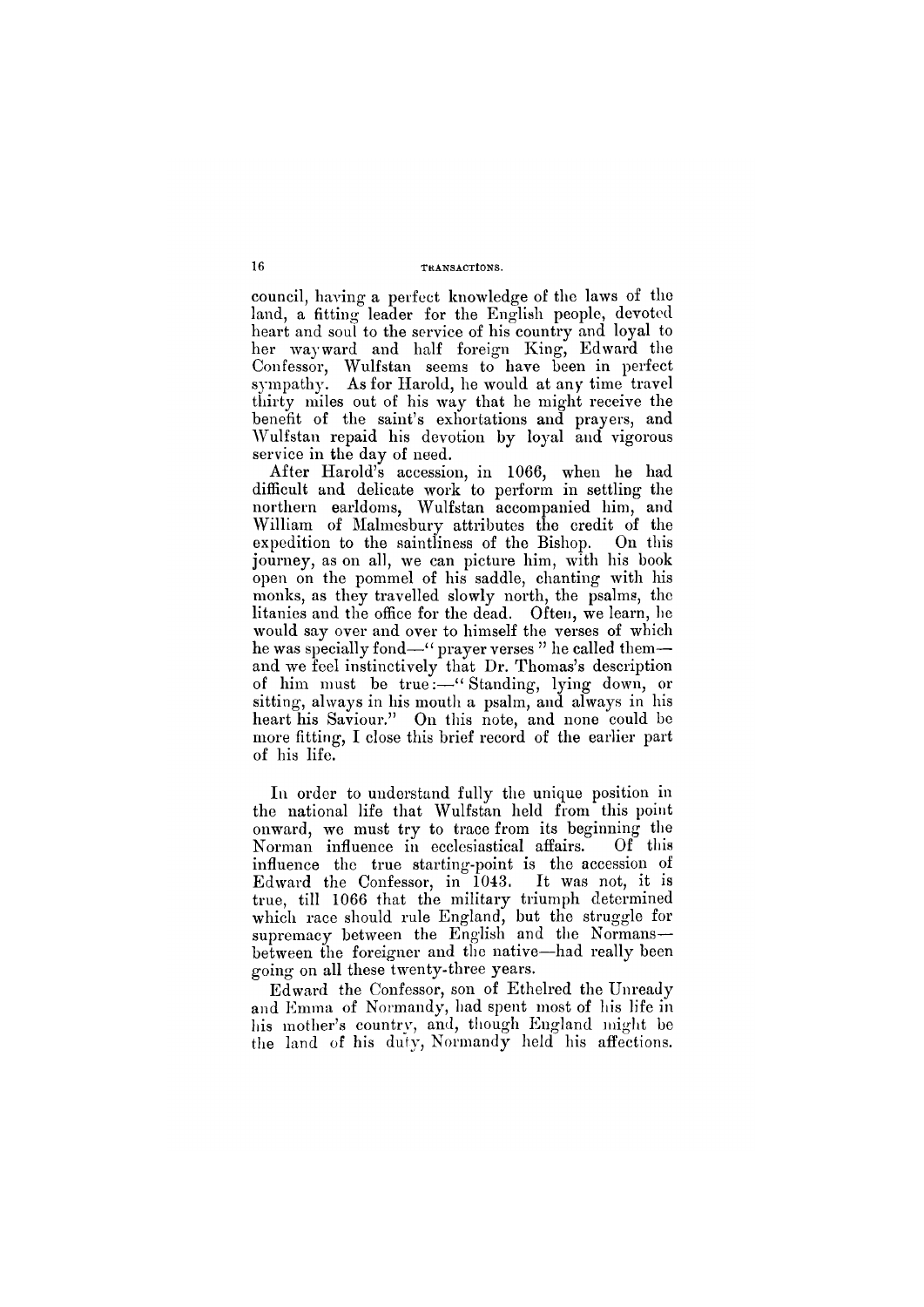#### **s t . wulfsta n an d hi s connectio n wit h st . alban' s abbey . 17**

For another set of ecclesiastical appointments which are of interest to us in this study, we must turn from Edward the Confessor to the other great figure on the stage of history at the time —Harold, son of Earl Godwin, and, as we have seen, friend of Wulfstan. *His* policy was to try to counteract the threatening Norman influence by bringing about the connection of England with the Germans—Teutonic races nearest to us in blood and speech. To this end he did his utmost to secure the appointment of Lothingarian bishops. (Lothingaria, roughly, embraced all the lower Netherlands.) Coming from the borderland between France and Germany, these bishops were thus men to whom French and German were equally familiar. It is easy to understand that, when the King would not accept the appointment of an Englishman, there was always at least a chance that he would compromise, by  $\mathbf{c}^{\top}$ 

Further, his natural inclination was for a monastery rather than for a throne, and the real man comes out in his devotion to religious exercises, his gifts to monasteries, and the founding of his great Abbey at Westminster. Almost from the first he exercised the right of investing Bishops-elect with ring and staff, the sign of their office, and the ecclesiastical appointments of his reign are very significant. Although these were made in full Witan, showing that the people had at least the right of saying " $\text{Year}$ " or " $\text{Nav.}$ " we constantly hear of the King " giving" a bishopric. He succeeded in filling the sees of Canterbury, London, and Dorchester with French prelates. Of these the most notable was Robert of Jumieges, Bishop of London, who had unbounded influence with the King, and was the chief fomenter of strife between him and his native subjects. He was, too, the first man of utterly alien speech to be appointed to an English bishopric. Later, as Archbishop of Canterbury, he was the first to receive his consecration from Rome, and with him began the practice of refusing consecration to bishops appointed by the King and Witan.  $\lq$  "By this time" (1051), says Freeman, " a man might go from the Straits of Dover to the Humber, over Kentish, East Saxon, and Danish ground, without once in the course of his journey going out of the spiritual jurisdiction of the Norman."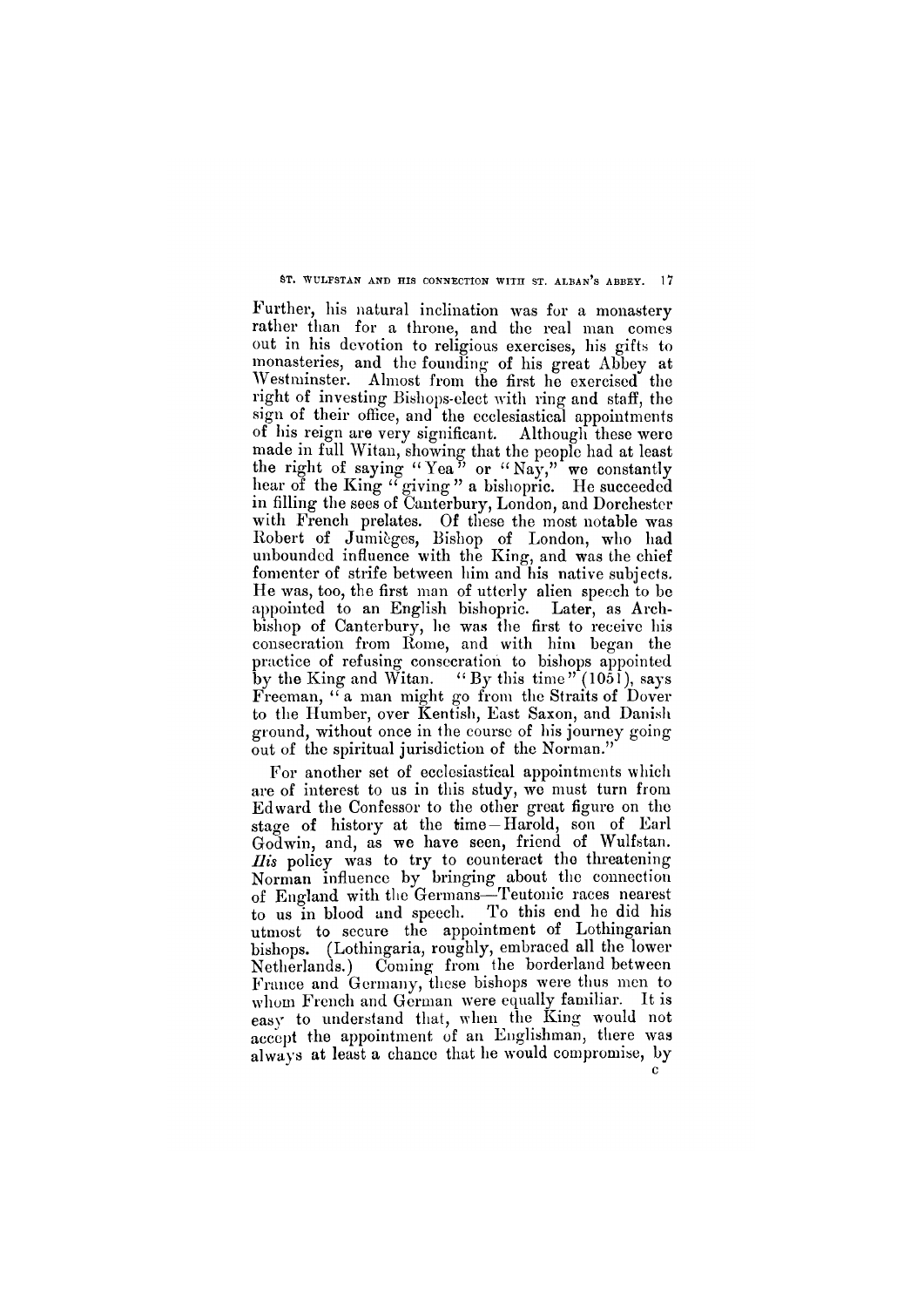# 18 **transactions**.

accepting the nomination of a Lothingarian ; and these men, as a rule, resisted the Norman influence. In view of the esteem, and even reverence, in which later, in the day of their triumph, Wulfstan was held by the Normans, it is essential to note that in this policy he was with his friend Harold, and, therefore, against them.

When Aldred became Archbishop of York in 1060, he had the greatest difficulty in receiving consecration at the hands of Pope Nicholas, on the ground, probably, of his holding several bishoprics at once. Tostig, Harold's brother, seems, however to have brought influence to bear upon the Pope, either by persuasion or by threats, and at last Aldred was invested with the pallium, but only on condition of his resigning his beloved see of Worcester. Then it was that in 1062 two papal legates came to England to see, among other things, that this part of the contract was carried out. Aldred received them, conducted them on their journey through a great part of England, and at last quartered them at Worcester under the care of Wulfstan. Here they were to remain during Lent, waiting for the Easter sitting of the Gemot at Winchester, when the King and his Witan were to decide on all matters that had brought them to England. Wulfstan showed his guests every hospitality, but he himself spent the time in the most rigid observances of the Church. Three times a week he tasted nothing night or day, and never broke silence. On Sundays he added to his simple fare some fish and wine, in reverence for the festival.

The legates seem to have been so struck by the virtues of the holy Wulfstan, as shown in these austerities towards himself and by his devotion to his fellow-men, that they warmly supported his appointment to the see of Worcester, when Aldred hesitated between him and the Abbot of Evesham. Both Archbishops Stigand and Aldred, as well as his personal friend Harold, spoke in Wulfstan's favour, and the wish of the Witan was unanimous. The only difficulty lay in his unwillingness to take upon himself responsibilities so great. Messengers were sent at full speed to Worcester to bring the Prior to the assembly. He obeyed, but eloquently pleaded his unfitness for the vacant office. When every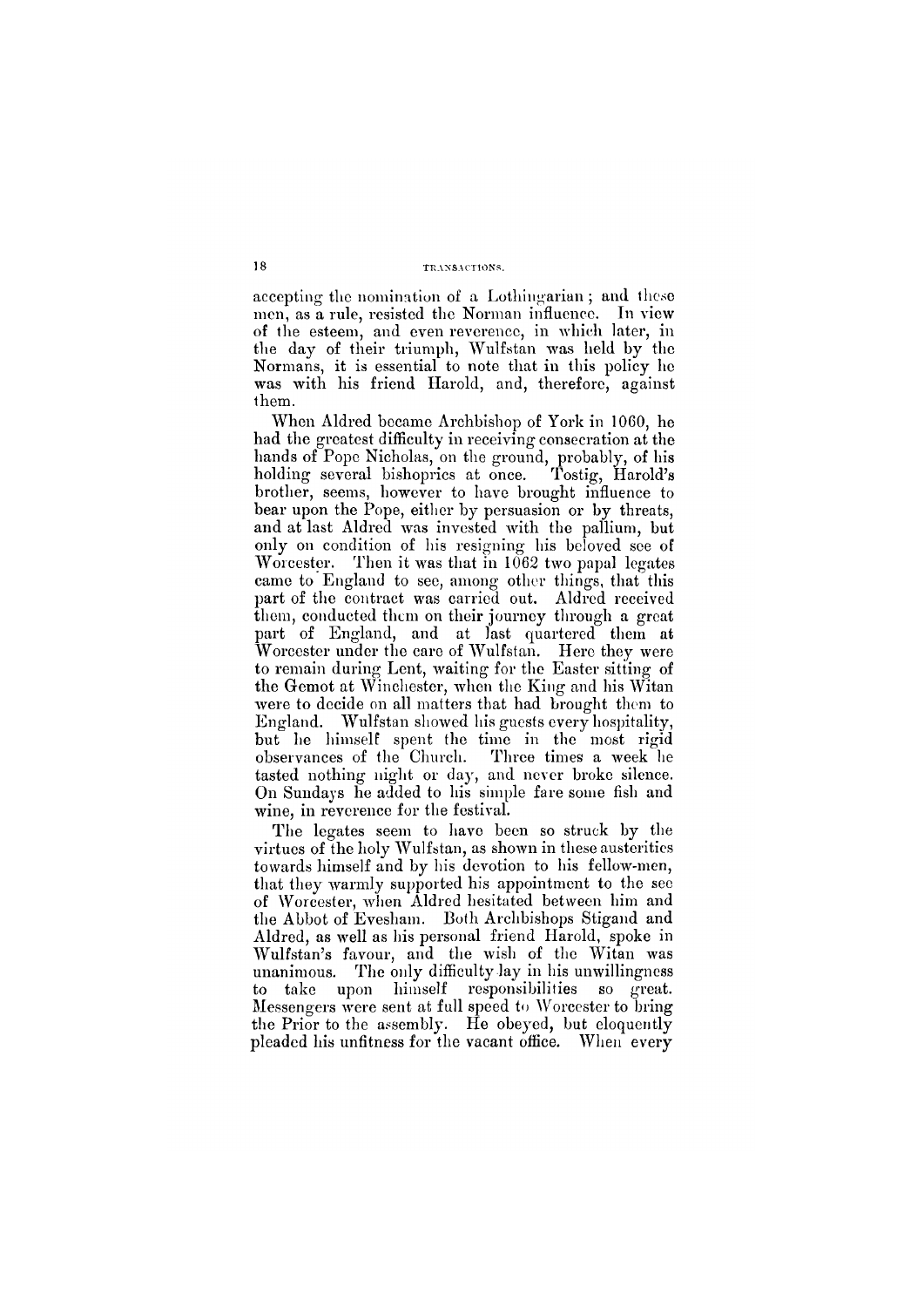**s t . wulfsta n an d hs connectio n wit h st . alban' s abbey . 19** 

other influence had failed, he seems to have been persuaded by a hermit, who had been cut off from the outside world for forty years. This hermit, to quote Dr. Thomas, "sharply reprehended Wulfstan for his obstinacy, and assured him that in so doing he much offended God. Upon this he yielded, not without great grief of heart." He was consecrated Bishop of Worcester on September 8th, 1062, by Aldred, and received the ring and pastoral staff from King Edward the Confessor.

When " he put on the bishop, he put not off the monk," but continued to practise towards himself the same severity as when he was Prior. Every day he sang the late high mass, which was usually taken by priests a week at a time, as the celebrant had to remain fasting till a late hour.

A note seems necessary here as to the peculiar position of Stigand, Archbishop of Canterbury. He had received the pallium from an irregularly appointed pope who had possession of the papal throne only for one year. It was but natural, therefore, that the prelates acknowledged by him should be looked askance at by later ecclesiastics at Rome. Freeman suggests that Wulfstan seems to have been impressed by the importance of papal recognition and therefore would not accept consecration from the hands of Stigand. But may it not be that Wulfstan preferred to take the charge from Aldred because he was the retiring Bishop of Worcester, and was, moreover, the man who had made him Prior ? This seems not only a simpler explanation, but one more in line with the general Church policy of Harold and Wulfstan, and certainly much more in keeping with the character of the saint, especially in view of his extreme reluctance to accept the bishopric at all.

As Bishop, too, he continued wearing his famous coat of lambskin, allowed to the Benedictines in winter, which made him the laughing-stock of the Norman prelates. The following story I do not like, but as it probably exemplifies the simple pleasantry of the age, and also shows that the good Bishop could unbend,  $\acute{I}$ tell it. When taken to task by Geoffrey of Coutances for wearing this coat, and told that, at any rate, he might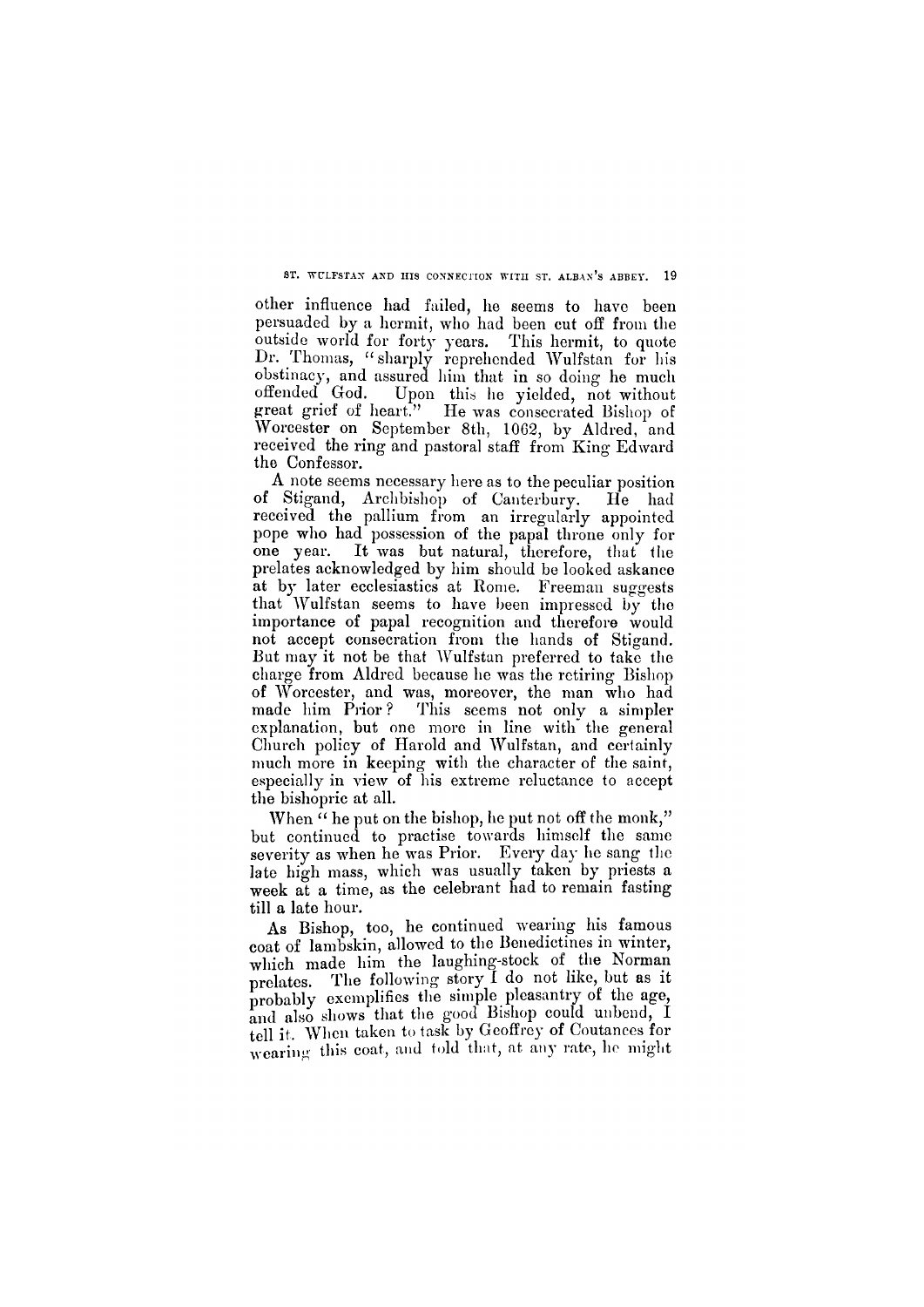choose the skin of some better animal, such as a fox, a cat, or a beaver, he replied that foxskin might be all very well for crafty men of the world, but as for him he would keep to his common sheepskins. "Believe me," he said, " I have often heard of ' Agnus Dei,' but never of 'Cattus Dei.'"

One of his first undertakings as Bishop was to build Worcester Cathedral. In some degree he was compelled to this by the condition of the old church, but it was doubtless also in part a characteristically tactful concession to Norman feeling, for at this time vast abbeys and cathedrals were beginning to be erected all over England by the Norman prelates. Practically the only part of the Cathedral as built by St. Wulfstan that now remains is the apsidal crypt. It ranks as the second oldest in England, that of Winchester being older. The crypt at Worcester is, however, unique in the number of small pillars employed to support the vaulted roof. Together with the semicircular arches, these slender shafts give an appearance of lightness that one does not look for in Norman architecture.

He was a great church-builder, as we should expect from his practical nature and his intense desire that the poor should be reached and have the Gospel preached to them. But though necessity and policy had combined to force his hand in the case of Worcester, it is easy to understand his having little sympathy with the building of cathedrals in itself. When the Cathedral of Worcester was finished, and the old church and monastery buildings were being demolished to make room for more splendid edifices, Wulfstan stood one day and looked at the roofless church and the walls that were being torn down, and his eyes filled with tears. "Why should you weep?" said a monk standing by. "You should rather laugh, to see the meanness of the first house swept away to make room for a glorious second one."  $N_0$ ," said Wulfstan, "I see nothing to rejoice over in the demolition of the work of our saints. True, they knew not how to rear a stately building; but under a mean roof

they offered the adorable sacrifice to God with great devotion, and set saintly examples to their flock; and we—we collect and carve the stones of the material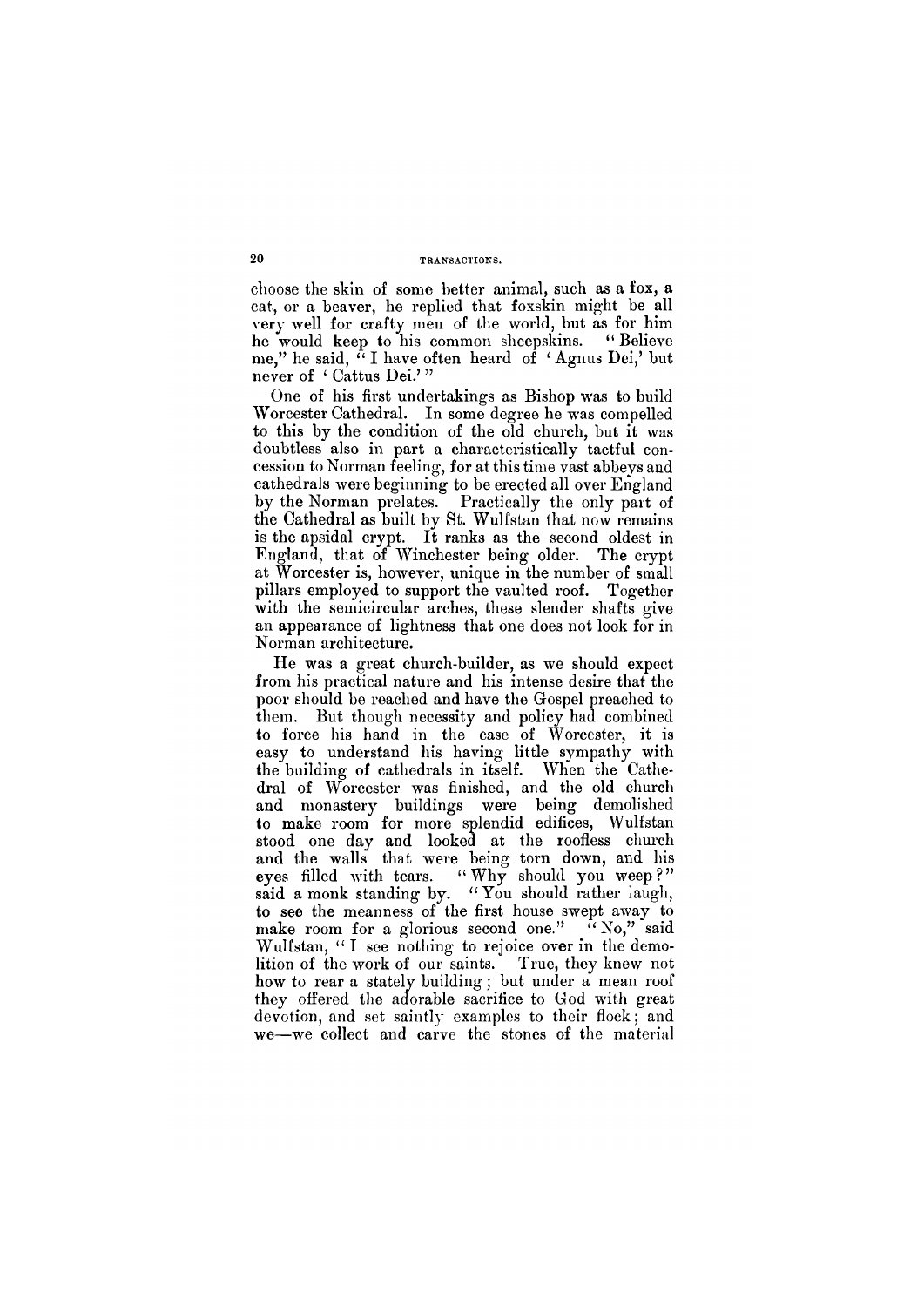8T. WULFSTAN AND HIS CONNECTION WITH ST. ALBAN'S ABBEY. 21

temple, and neglect the edification of that which is spiritual, the souls of men."

When Aldred was appointed Archbishop of York, he had persuaded Edward the Confessor into letting Worcester become part of the see of York, so as to deprive it of twelve manors belonging to it. On Aldred's death in 1070, Wulfstan, at a great council of prelates held at Winchester, demanded restitution of these. Made as if the Saxons and not the Normans still ruled the land, and as if he feared not a whit for his own position (though just before several Ango-Saxon clergy had been deposed), the demand was a bold one, and shows, perhaps, more than any other single action of his, the " straightforward unconscious simplicity" of the man. Freeman says: "While others saw the purpose of the King, and trembled lest the stroke should fall upon them, the holy Bishop of Worcester arose and demanded this restitution. The answer of William and the Legates was very discreet they had not heard both sides. They had heard the claim of Worcester, they had not heard the defence of York. The church of York was dumb, having no shepherd to speak for her. When the Northern bishopric should again be full, both sides should be heard, and the case decided."

In 1072, when Thomas of Bayeux had been appointed Archbishop of York, Wulfstan had to face a more formidable council and plead his cause again. Here I cannot do better than quote William of Malmesbury. (It should be understood that Wulfstan and his monks were waiting outside the great Council Chamber.) "Here the holy simplicity of the blessed Wulfstan and his evercourageous trust in God is worthy to be praised. <sup>4</sup> Believe me,' said he, <sup>4</sup> we have not yet sung " horam sextam," let us sing it'; they answering that first they ought to consult and dispatch the business they were about, that there would be time enough for them to chant hereafter, that if the King and his nobles should hear they would laugh them to scorn. <sup>4</sup> Believe me,' says he, "first let us serve God, and after let us wage the controversy of men.' The hour being chanted, without any tergiversation or pretending to more than naked truth, he immediately went towards the Council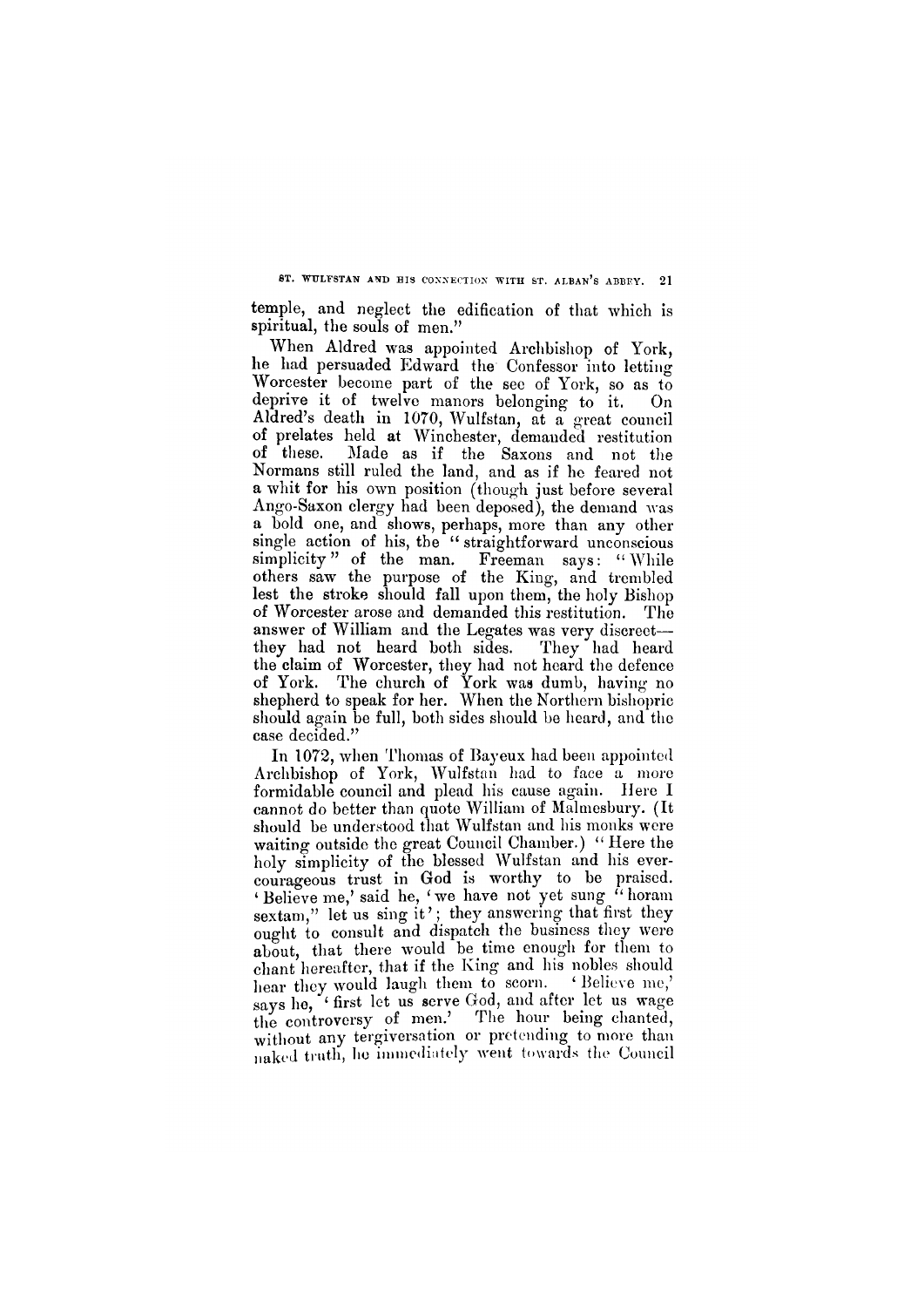22

Hall." This being constant, in season and out of season, brought its due reward, for the pretences of the Northern bishops were shown to be groundless, the dispute was settled in favour of the claims of Wulfstan, and the twelve manors were restored to Worcester.

Later, Lanfranc tried to get Wulfstan deposed, on the ground of incapacity and ignorance, and Wulfstan had again to appear before the Council. In his book "The Church of our Fathers," Dr. Rock thus describes the scene:—"There stood the grave, long-bearded Saxon Bishop, arraigned for ignorance before the Norman king and his smooth-shaven Norman prelates. Wulfstan, the representative of the people, Lanfranc of the nobles. Wulfstan Bishop of the Conquered and Lanfranc of the Conquerors.

" The Council decided, in accordance with the royal pleasure, that Wulfstan was too ignorant to deserve to retain his see, and that he must resign his pastoral staff. Upon this the old man rose, and, holding the crosier firmly in his hand, said—' Of a truth, my Lord Archbishop, of a truth, I know that I am not worthy of this dignity, nor sufficient for its duties. I knew it when the clergy elected, when the prelates compelled, when my master King Edward summoned me to the office. You now require from me the pastoral staff which you did not deliver, and take from me the office which you did not confer; and I, who am not ignorant of my own insufficiency, obeying the decree of this holy synod, resign them, not to you, but to him by whose authority I received them.' So saying, he advanced to the tomb of King Edward, and addressed himself to the dead :—

" When the poor Saxons had come to him at Worcester, and had complained that these Normans trampled down their corn and robbed them of their cattle, and ground them down with taxes—' They are God's scourge, these Normans, punishing us for our sins, my children,' Wulfstan had said. And now he was to be deprived of his office that a Norman might occupy it and shepherd with his crook the Saxon bondsmen.

' Master,' said he, 'thou knowest how unwillingly I took upon myself this office, forced to it by thee! . . . . Behold, a new king, a new law, a new primate ! They decree new rights, and promulgate new statutes.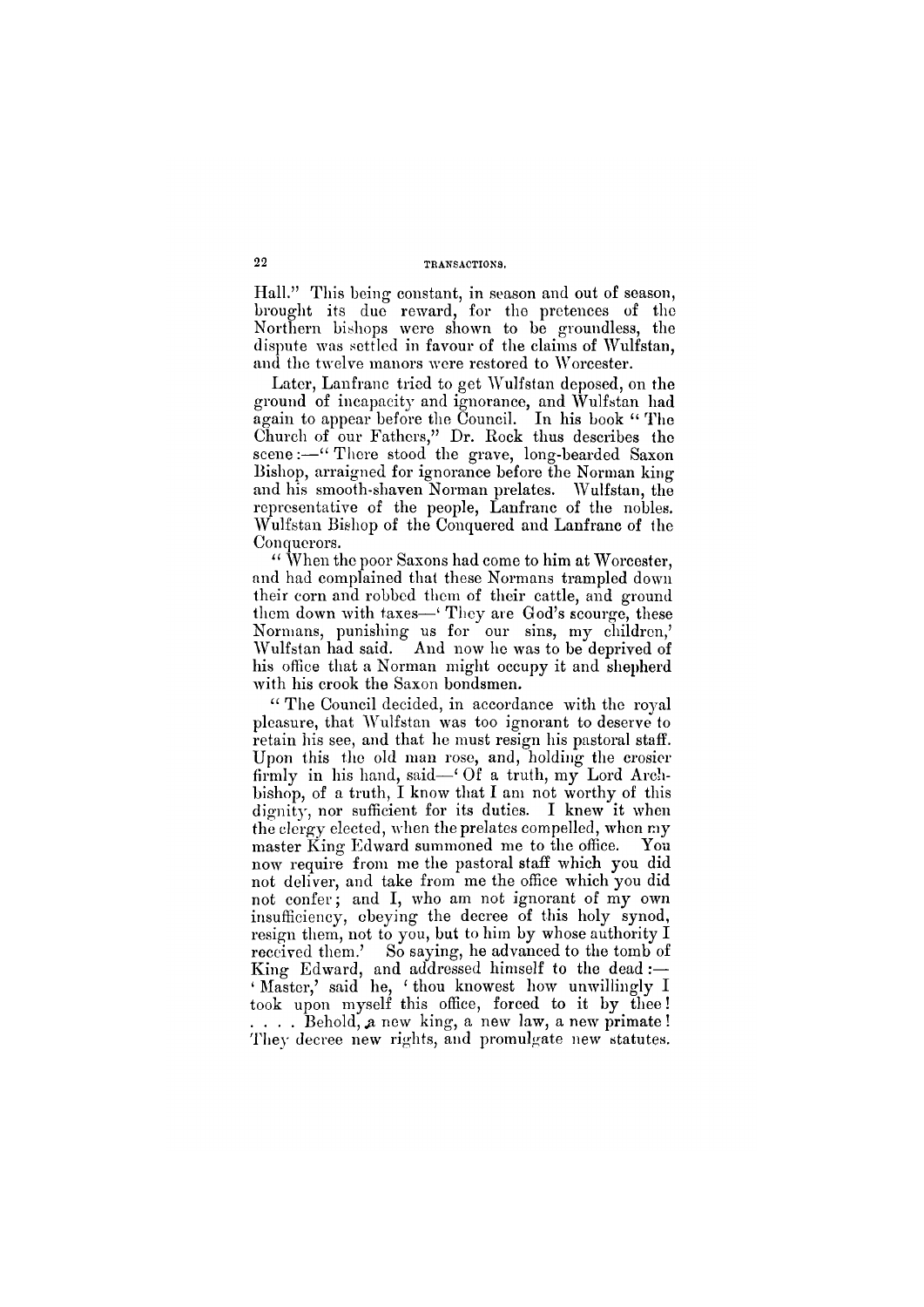#### **s t . Wulfsta n an d hi s connectio n wit h st . alban' s abbey . 23**

Thee they accuse of error in having so commanded, me of presumption in having obeyed. Then, indeed, thou wast liable to error, being mortal; but now, being with God, thou canst not err. Not, therefore, to these who require what they did not give, and who as men may deceive and be deceived, but to thee who hast given, and who art beyond the reach of error or ignorance, I render up my staff.' With these words, he raised his hand a little and drove the crosier into the stone which covered the sacred body. <sup>4</sup> Take this, my master,' he said, ' and deliver it to whom thou wilt,' and, descending from the altar, he laid aside his pontifical dress, and took his seat, a simple monk among the monks.... But the staff, to the wonder of all, remained fast imbedded in the stone. They tried to draw it out, but it was immovable. The news was carried to where the synod was sitting, and Lanfranc first sent Gundulf, Bishop of Rochester (to whom the see of Worcester was promised) to bring the staff, but he was unable to withdraw it. Then Lanfranc and the King came, and when the former, after prayer, failed to remove the staff, he burst into tears, and, embracing Wulfstan, acknowledged the mistake they had made, saying, <sup>4</sup> We have erred, we have erred, my brother, in our judgment of thee; and God has raised up His Spirit in His king, to show to all how acceptable thy simplicity is to God . . . . Go, therefore, my brother, go to thy master —yea, to ours, for we believe that that holy hand which has refused the crosier to us, will freely resign it to thee.' Then the holy bishop tried with a gentle effort to draw out the staff ; it yielded to his hand, and came forth as if it had been planted in soft clay."

It is interesting to note, in passing, this variant of the common idea of the possession of power to withdraw a sword from stone being proof of rightful ownership. You will remember we are told in "Malory" how Sir Ector and Sir Kay were unable to withdraw the sword, which yielded at once to Arthur; and, later, how Sir Galahad withdrew the jewelled sword from the block of red marble which floated on the river, when Sir Launcelot, Sir Gawaine, and Sir Percivale had tried and failed. But to return. This account of how the deposition of Wulfstan was prevented, and of the reconciliation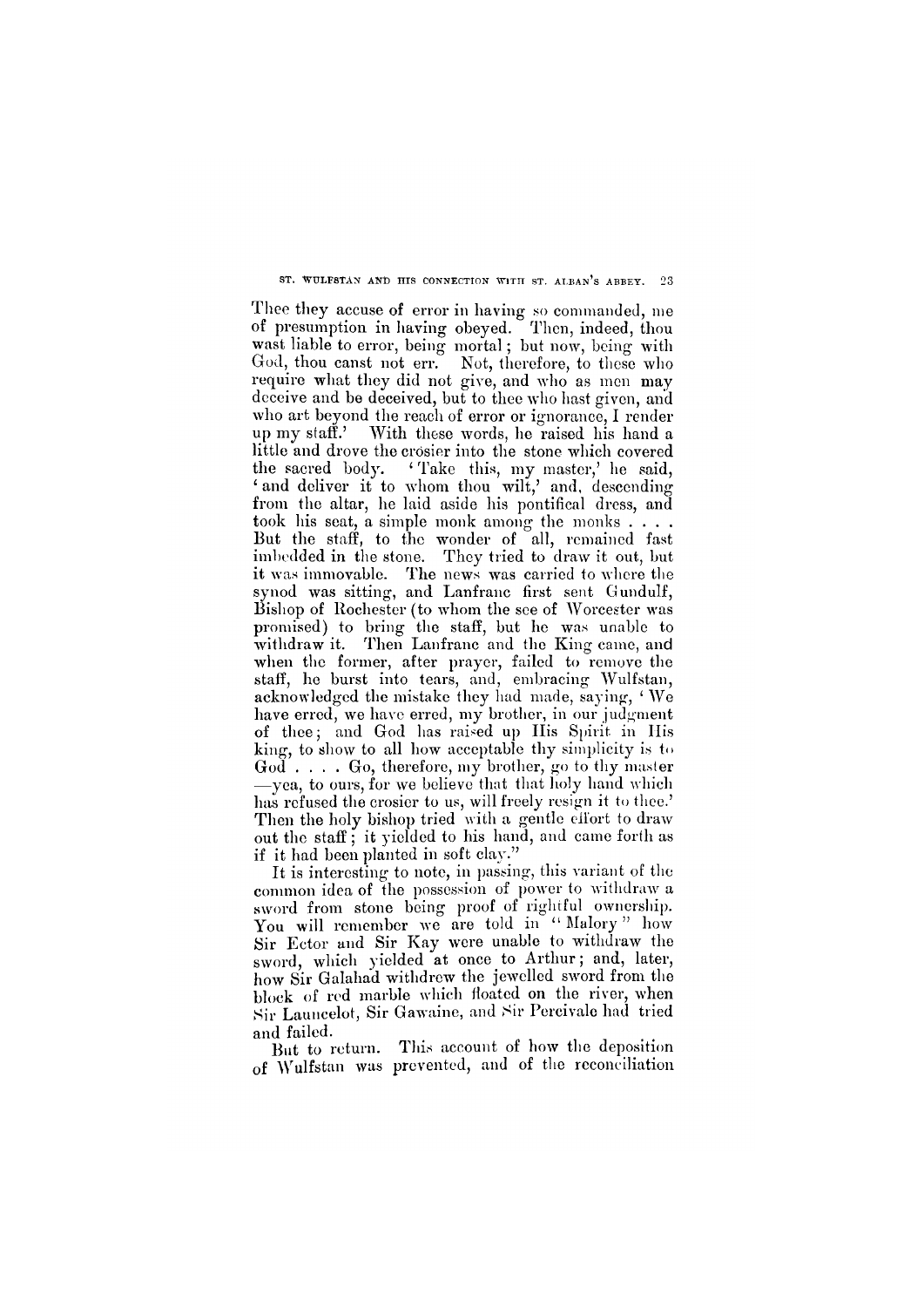between him and Lanfranc, was written first by Aildred, Abbot of Rievaux, who died within a century after the Conquest, and, later, by Roger of Wendover and Matthew Paris. This reconciliation was the beginning of another of those marked friendships of the saint; for Lanfranc, the polished courtier and gifted scholar, the man, as Freeman says, "whose crosier had completed what the sword had begun," whose insight was deeper, and whose task far heavier, henceforth loved and valued the assistance of the homely Saxon Bishop. And from this point onwards, as we should naturally expect, Wulfstan's influence at Court steadily increased.

Among the stray fragments of those days, there has come down to us the copy of a religious bond entered into between Wulfstan and his monks and the monks of six other monasteries. It throws an interesting light on the relationships between English and Norman Churchmen just at this time. What follows is taken, much abridged, from Freeman : —

" Of the seven abbots named, two are foreigners, and the others all kept their abbeys for life. They bind themselves to be obedient to God, Saint Mary, and Saint Benedict, and to their own Bishop, and to be loyal to their world-lord, King William, and Matilda the Lady. Among themselves, the seven monasteries are to be as one, their inmates to have one heart and one soul. They promise to be true to Wulfstan ' for God and for the world,' and they make promises of mutual intercession and various acts of charity to the poor, such as washing and feeding one hundred poor men, and providing shoes for them—acts we shall find St. Wulfstan performing very shortly before his death."

The whole document breathes that spirit of simple piety, of earnest love towards God and man, which pervades so many of the ancient records of the native English Church. Of the practical results of this bond we have, I believe, a unique example in St. Wulfstan's Hospital (now called "the Commanderie") at Worcester. It seems to have been founded by Wulfstan in 1085, about ten years after the signing of the bond. Its

object was to supply to the stranger and wayfarer who came to the city after the closing of the gates such shelter and hospitality as he might need, and attached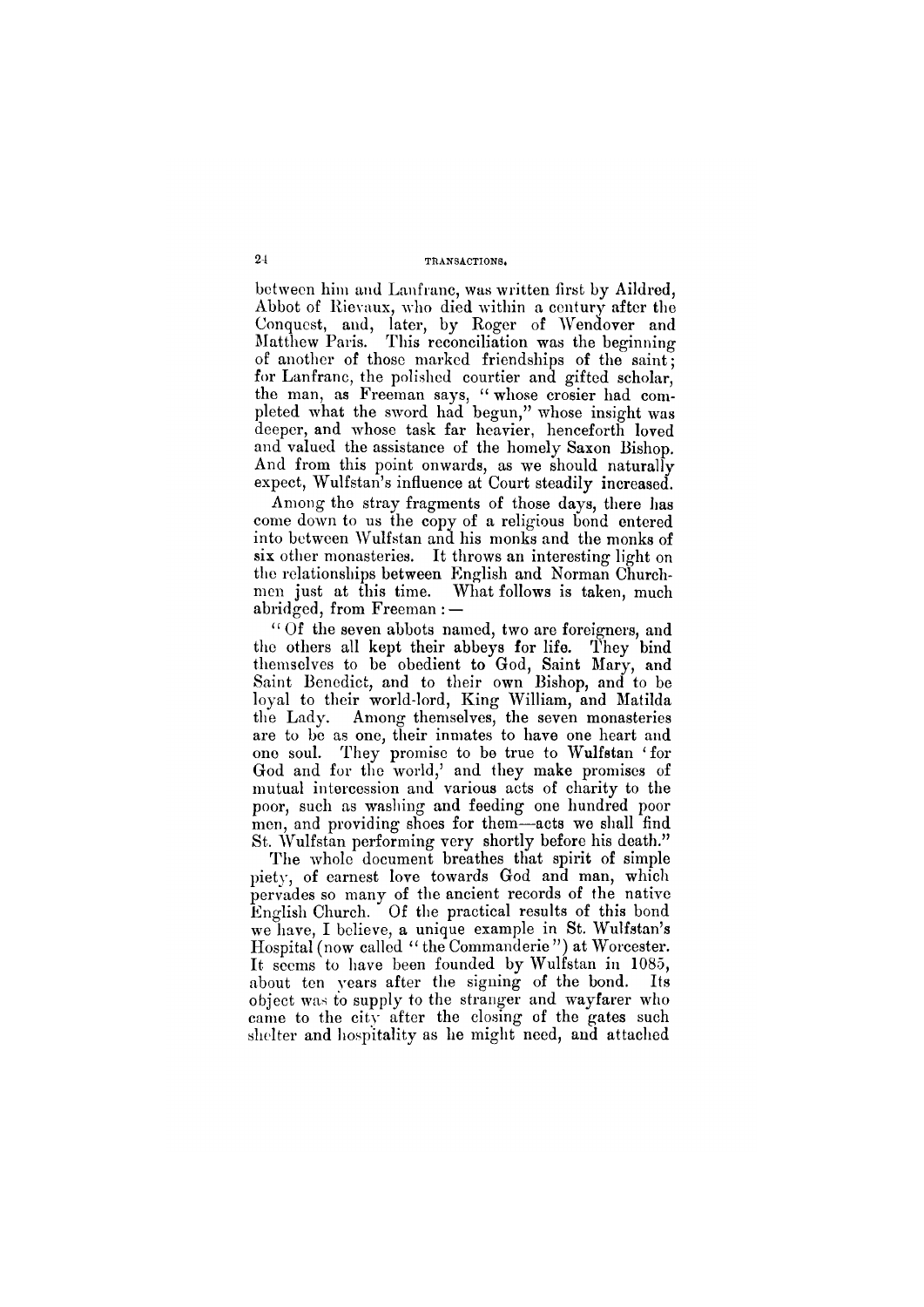#### ST. WULFSTAN AND HIS CONNECTION WITH ST. ALBAN'S ABBEY. 25

to it were a master, two chaplains, and five poor brethren, who were put under the rule of St. Augustine. Ecclesiastical as well as charitable in character, it provided food for the soul as well as for the body. Unfortunately no part of this interesting building as it now exists dates from before Henry VII.'s time.

Of Wulfstan's influence with the Norman King we could not have a better example than the way in which Lanfranc used him to bring about the suppression of the Slave Trade at Bristol which, in spite of repeated legislation of Ethelred and Cnut, was still carried on, chiefly with Ireland. The trade was profitable for dealers and King William's revenues, but Lanfranc and Wulfstan determined to oppose it. The King's avarice yielded to their arguments, and one of the few genuine pieces of legislation of William's reign strictly forbids the wicked traffic. But the evil was too deeply rooted for the King's power; and the Saint of Worcester went among the traders, often staying two or three months at a time, and every Sunday preaching to them in English. He completely won the love and reverence of these wild people, and the trade, at any rate for a season, was abolished. So far, indeed, did their new-born zeal carry them that William of Malmesbury relates how one stiff-necked sinner escaped from the city only with the loss of his eyes.

More than once we find Wulfstan heading soldiers to keep the peace of the country, an occupation which seems strangely out of keeping with the plain old Saxon monk. The most notable instance was during the revolt of the Lords of Hereford and Norfolk in 1074, when Wulfstan's followers, under Urse, the rapacious Sheriff of Worcester, prevented the Earl of Hereford from crossing the Severn, and eventually took him prisoner.

One other small record is of interest, as showing the influence of Wulfstan with William the Conqueror. A village was actually presented to him by the King for the use of the monks of Worcester, on condition that they should pray for the health of his soul and the health of all those who had assisted him in getting possession of this Kingdom. Wulfstan outlived William and Lanfranc. He assisted at the coronation of William Rufus, and was

 $\mathbf{D}$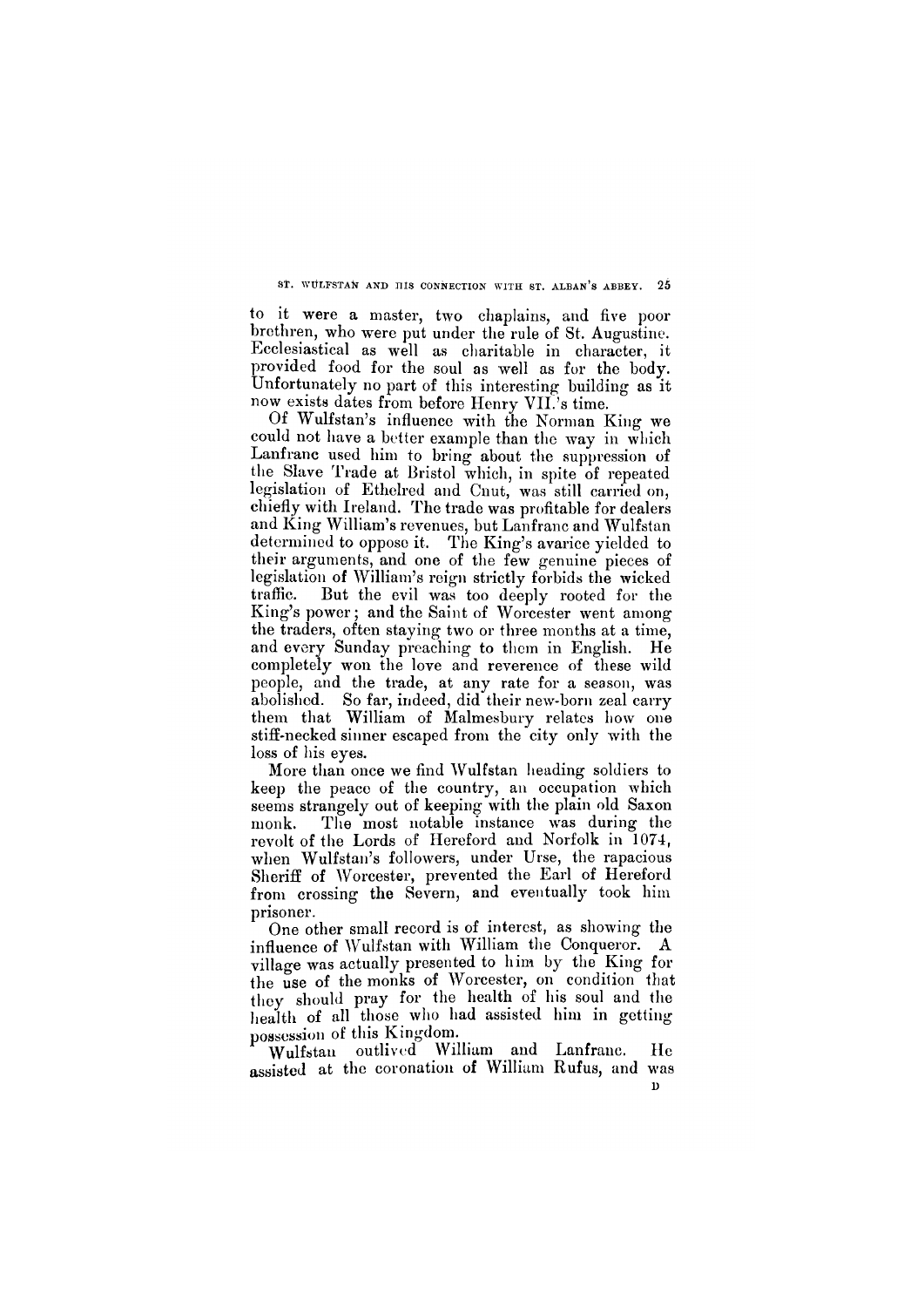one of the consecrators of St. Anselm. But he was getting an old man, and during Lent in 1095 he seems to have had a presentiment that it was the last time he would keep the sacred season. "The plough has come at last to my furrow," he said on hearing of the death of a sister, and he at once began preparing for his own departure. He sent to all his bailiffs that against Maundy Thursday they should send him, out of every village, cloaks for one man, shoes for ten, and food for 100. When the day came, with his own hands he ministered to the crowds of people gathered. Twice the Bishop's hall was filled and the old man continued his lowly task of washing the feet of the poor, though begged by his attendants to desist. By the time a third company filled the hall the supply of food was exhausted, and the monks asked, "Why wash them? there is no more food," to which Wulfstan made answer, "What boots it, let God's commands be done, His bounty will not be wanting." And while he yet laboured, messengers arrived with fresh supplies of food and clothes and shoes.

Some months later, Wulfstan sent for his great friend Robert, Bishop of Hereford, confessed to him, and received the discipline from him. He lingered till January of the following year, and on the 19th at midnight he died. As, near the end, his monks stood round his couch weeping, he spoke to them for the last time in words which breathe the warmest trust, "Cease your groans, wipe up your tears, for I shall not lose my life, but change it. Nor shall I ever be wanting to you, but as I shall be nearer to God when this earthly tabernacle is dissolved, so shall I be more ready to help you. Upon my entreaty, prosperity shall come unto you; me defending you, adversity shall depart from you." It is

At Easter, Wulfstan gave orders for a great banquet to be prepared, as he would dine with many "good men." This ambiguous phrase was misunderstood by the monks, and great was their disappointment when, instead of the gay company they had expected, the hall was filled by the poor and the friendless.

said that on the night of his death he appeared to Robert, Bishop of Hereford, and announced his departure, bidding his friend come and bury him, when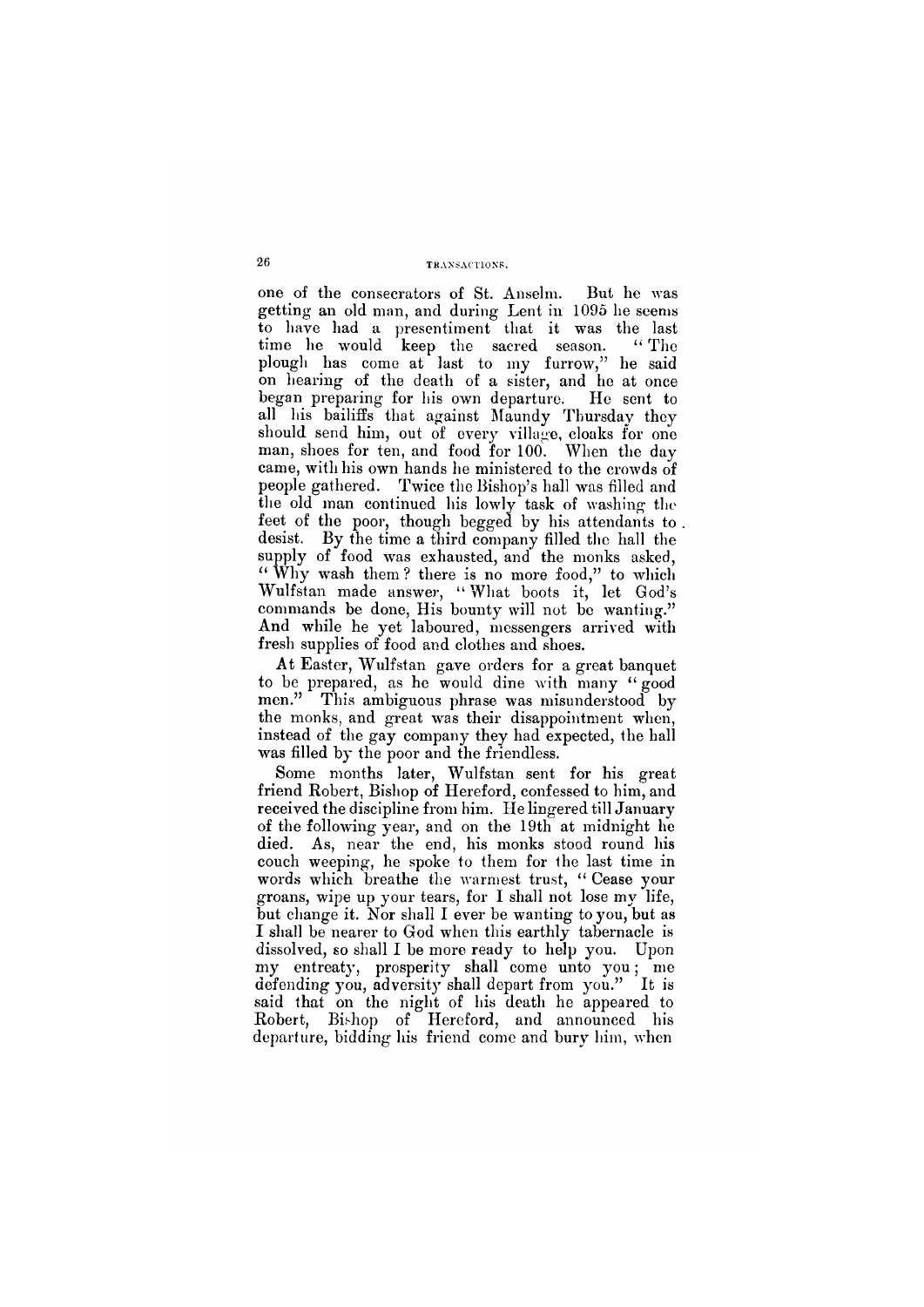**ST. WULFSTAN AND HIS CONNECTION WITH ST. ALBAN'S ABBEY. 27** 

at the same time Robert would receive from one of the monks a present, which should prove to him the reality of the vision. Robert obeyed the vision, and when his sad mission was completed and he was mounting to ride away, the Prior of Worcester, on bended knee, begged his acceptance of the lambskin coat which Wulfstan had worn on his long journeys.

As I bring this account of St. Wulfstan's life to a close, Keble's words haunt me as a perfect description of this simple servant of God :—

I have purposely not related any of the many miracles said to have been performed by St. Wulfstan; but the remark made in the account of him in the "Oxford" Lives of the Saints" exactly expresses my feeling about them—that so he had lived and so he had died that men found it not hard to believe any of the stories of miraculous help and healing that gathered round his name.

> **" There are, in this loud, stunning tide Of human care and crime, With whom the melodies abide Of the everlasting chime, Who carry music in their heart, Through dusky lane and wrangling mart, Plying their daily task with busier feet Because their secret souls a holy strain repeat."**

It only remains now to speak of the ways in which St. Wulfstan was connected with the Abbey here. Though slight, they are very interesting. When William the Conqueror had fought and won the battle of Hastings, he thought it advisable not to proceed to London until he received the submission of the neighbouring counties. He crossed the Thames, and came as far north as Berkhamstead, where Aldred, Archbishop of York, Edgar Atheling, Walter, Bishop of Hereford, and Wulfstan, Bishop of Worcester, swore fealty to him. The gathering is thus described in "Speed's History of Great Britain" (his authority is John Stow):— " William, intended for London, being on his way, found the passage stopped up with a multitude of great

trees, which, by the policy of Frederic, Abbot of St. Albans, to secure his monastery from destruction by the Normans, were so cut down. Whereat the Duke, both wond'ring and fretting, sent for the Abbot, under his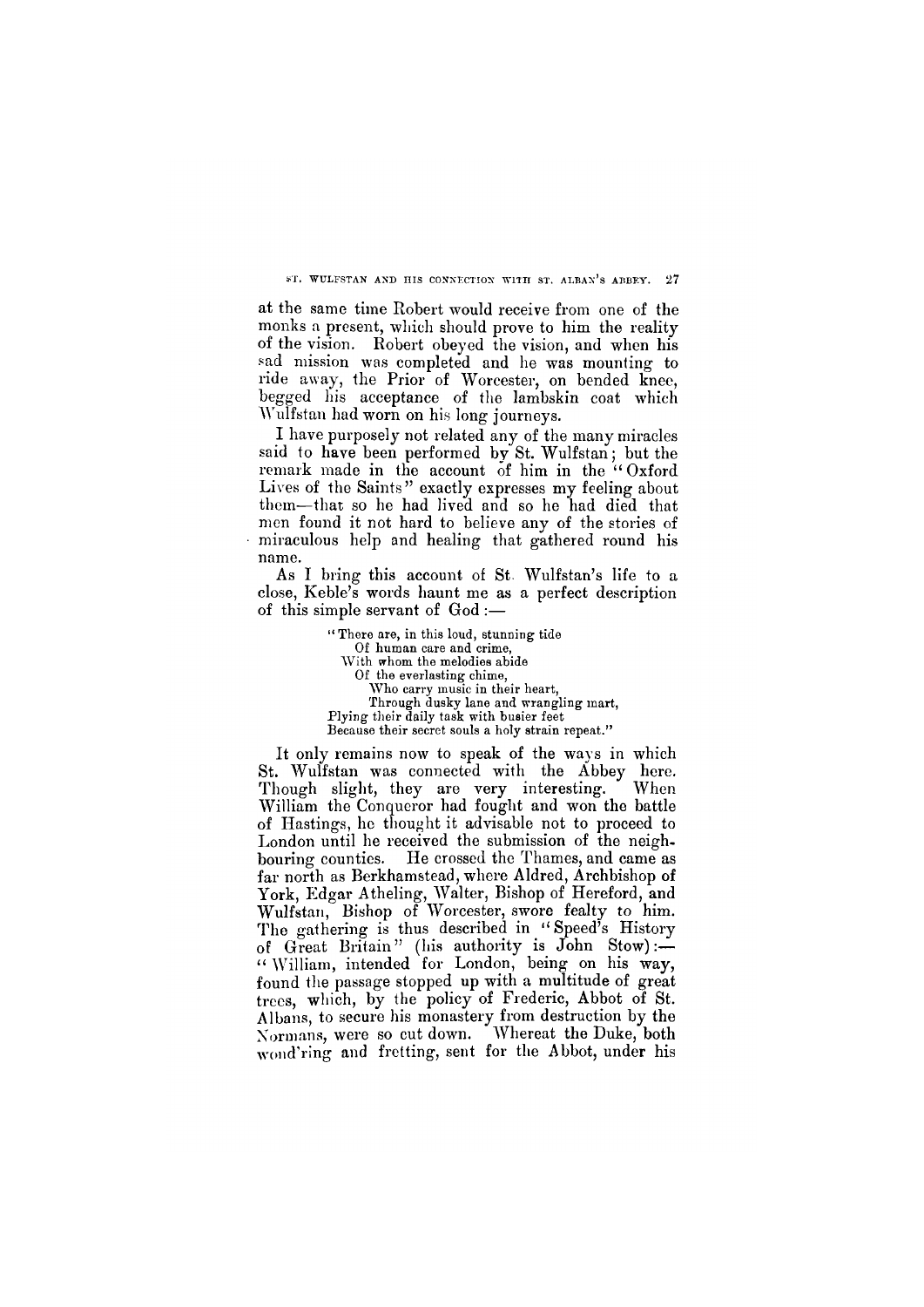assurance of safe return, and demanded cause why the woods were so cut. Frederic answered very stoutly, " I have done the duty both of my birth and profession, and if others of my rank had performed the like, as they well might and ought, it had not been in thy power to have pierced the land thus far." William was anxious to get his coronation accomplished, and Lanfranc urged him to compromise with this stormy abbot. Wulfstan also brought his influence to bear, and upon the relics of St. Alban William swore to keep the ancient laws of the realm.

John fulfilled Merlin's prophecy that " he should be placed between the saints," by decreeing that the figures of St. Oswald and St. Wulfstan should be carved on his

As far as I know, that is the only connection of the Saint with St. Albans during his lifetime. In 1217, Sylvester, Bishop of Worcester, invited William of Trumpington, Abbot of St. Albans, to be present at the translation of the bones of St. Wulfstan into a new and costly shrine. Dr. Thomas relates that Bishop Sylvester, "with his own hand, sawed in two some of the bones of the Saint, and divided them in several places, in which, it seems, he gloried, but he died the next month, which some say was a judgment upon him." And Matthew Paris, speaking of William of Trumpington, says, " It must be said in praise of this abbot that he acquired for us one of the ribs of St. Wulfstan, which he afterwards enclosed in goldsmith's work." On the whole, the inference is, I think, that the relic was bought, and not, as is sometimes said, stolen. William of Trumpington raised an altar to St. Wulfstan in the Saints' Chapel in the most southerly arch at the east end. Matthew Paris also records that the old tomb of St. Alban was discovered in 1257 between the altars of St. Oswyn and St. Wulfstan. And Mr. Page states as probable that the two remaining figures on the shrine as it exists to-day, apart from those of St. Alban and King Offa, are St. Oswyn and St. Wulfstan. The latter is on the north side of the shrine, and it is of interest to note that the figure is bearded, which of course was correct for an Anglo-Saxon Bishop.

One other figure of St. Wulfstan exists. It is on the slab of King John's tomb in Worcester Cathedral, for